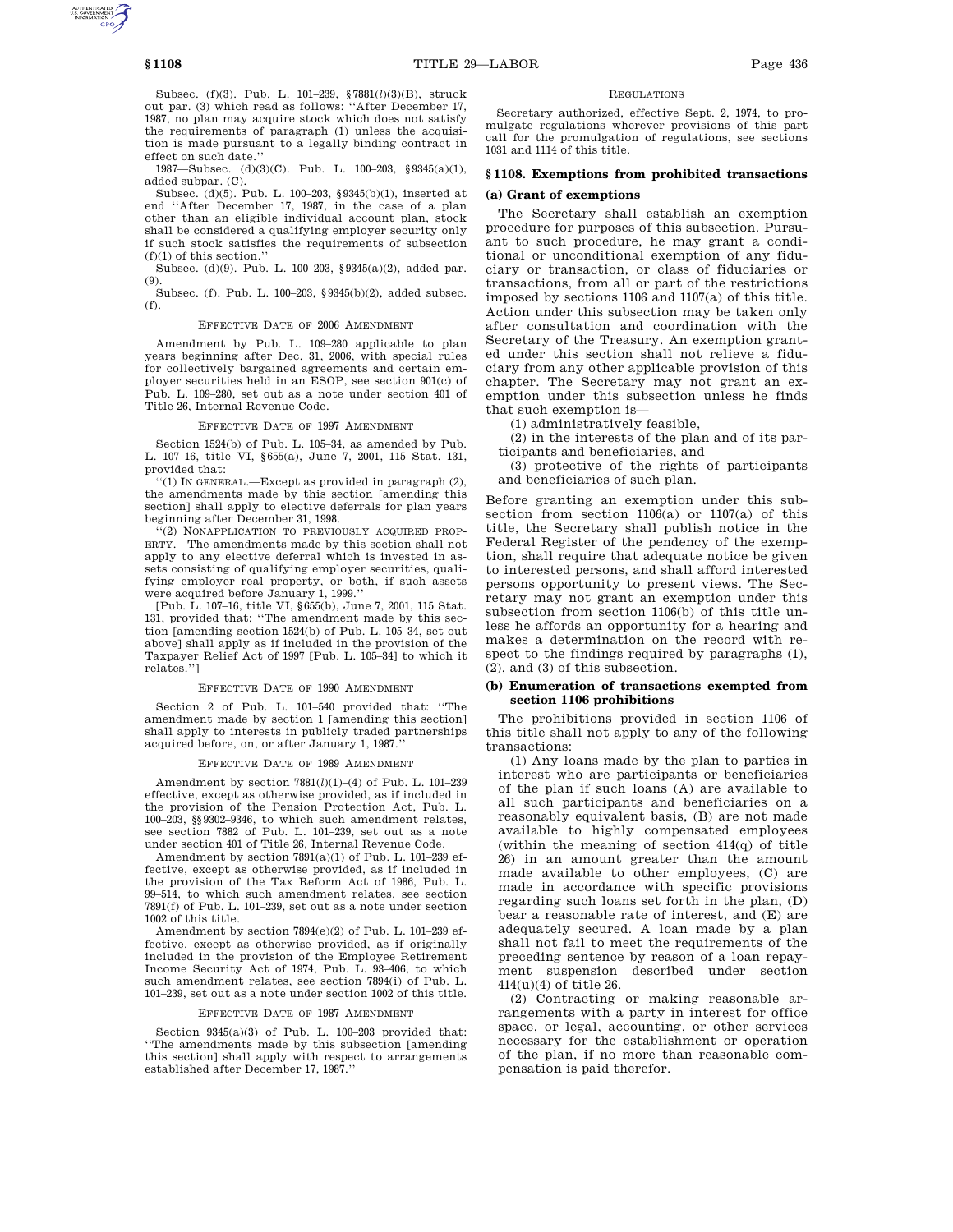(3) A loan to an employee stock ownership plan (as defined in section  $1107(d)(6)$  of this title), if—

(A) such loan is primarily for the benefit of participants and beneficiaries of the plan, and

(B) such loan is at an interest rate which is not in excess of a reasonable rate.

If the plan gives collateral to a party in interest for such loan, such collateral may consist only of qualifying employer securities (as defined in section  $1107(d)(5)$  of this title).

(4) The investment of all or part of a plan's assets in deposits which bear a reasonable interest rate in a bank or similar financial institution supervised by the United States or a State, if such bank or other institution is a fiduciary of such plan and if—

(A) the plan covers only employees of such bank or other institution and employees of affiliates of such bank or other institution, or

(B) such investment is expressly authorized by a provision of the plan or by a fiduciary (other than such bank or institution or affiliate thereof) who is expressly empowered by the plan to so instruct the trustee with respect to such investment.

(5) Any contract for life insurance, health insurance, or annuities with one or more insurers which are qualified to do business in a State, if the plan pays no more than adequate consideration, and if each such insurer or insurers is—

(A) the employer maintaining the plan, or

(B) a party in interest which is wholly owned (directly or indirectly) by the employer maintaining the plan, or by any person which is a party in interest with respect to the plan, but only if the total premiums and annuity considerations written by such insurers for life insurance, health insurance, or annuities for all plans (and their employers) with respect to which such insurers are parties in interest (not including premiums or annuity considerations written by the employer maintaining the plan) do not exceed 5 percent of the total premiums and annuity considerations written for all lines of insurance in that year by such insurers (not including premiums or annuity considerations written by the employer maintaining the plan).

(6) The providing of any ancillary service by a bank or similar financial institution supervised by the United States or a State, if such bank or other institution is a fiduciary of such plan, and if—

(A) such bank or similar financial institution has adopted adequate internal safeguards which assure that the providing of such ancillary service is consistent with sound banking and financial practice, as determined by Federal or State supervisory authority, and

(B) the extent to which such ancillary service is provided is subject to specific guidelines issued by such bank or similar financial institution (as determined by the Secretary after consultation with Federal and State supervisory authority), and adherence to such guidelines would reasonably preclude such bank or similar financial institution from providing such ancillary service (i) in an excessive or unreasonable manner, and (ii) in a manner that would be inconsistent with the best interests of participants and beneficiaries of employee benefit plans.

Such ancillary services shall not be provided at more than reasonable compensation.

(7) The exercise of a privilege to convert securities, to the extent provided in regulations of the Secretary, but only if the plan receives no less than adequate consideration pursuant to such conversion.

(8) Any transaction between a plan and (i) a common or collective trust fund or pooled investment fund maintained by a party in interest which is a bank or trust company supervised by a State or Federal agency or (ii) a pooled investment fund of an insurance company qualified to do business in a State, if—

(A) the transaction is a sale or purchase of an interest in the fund,

(B) the bank, trust company, or insurance company receives not more than reasonable compensation, and

(C) such transaction is expressly permitted by the instrument under which the plan is maintained, or by a fiduciary (other than the bank, trust company, or insurance company, or an affiliate thereof) who has authority to manage and control the assets of the plan.

(9) The making by a fiduciary of a distribution of the assets of the plan in accordance with the terms of the plan if such assets are distributed in the same manner as provided under section 1344 of this title (relating to allocation of assets).

(10) Any transaction required or permitted under part 1 of subtitle E of subchapter III of this chapter.

(11) A merger of multiemployer plans, or the transfer of assets or liabilities between multiemployer plans, determined by the Pension Benefit Guaranty Corporation to meet the requirements of section 1411 of this title.

(12) The sale by a plan to a party in interest on or after December 18, 1987, of any stock, if—

(A) the requirements of paragraphs (1) and (2) of subsection (e) of this section are met

with respect to such stock, (B) on the later of the date on which the stock was acquired by the plan, or January 1, 1975, such stock constituted a qualifying employer security (as defined in section  $1107(d)(5)$  of this title as then in effect), and

(C) such stock does not constitute a qualifying employer security (as defined in section 1107(d)(5) of this title as in effect at the time of the sale).

(13) Any transfer made before January 1, 2014, of excess pension assets from a defined benefit plan to a retiree health account in a qualified transfer permitted under section 420 of title 26 (as in effect on August 17, 2006).

(14) Any transaction in connection with the provision of investment advice described in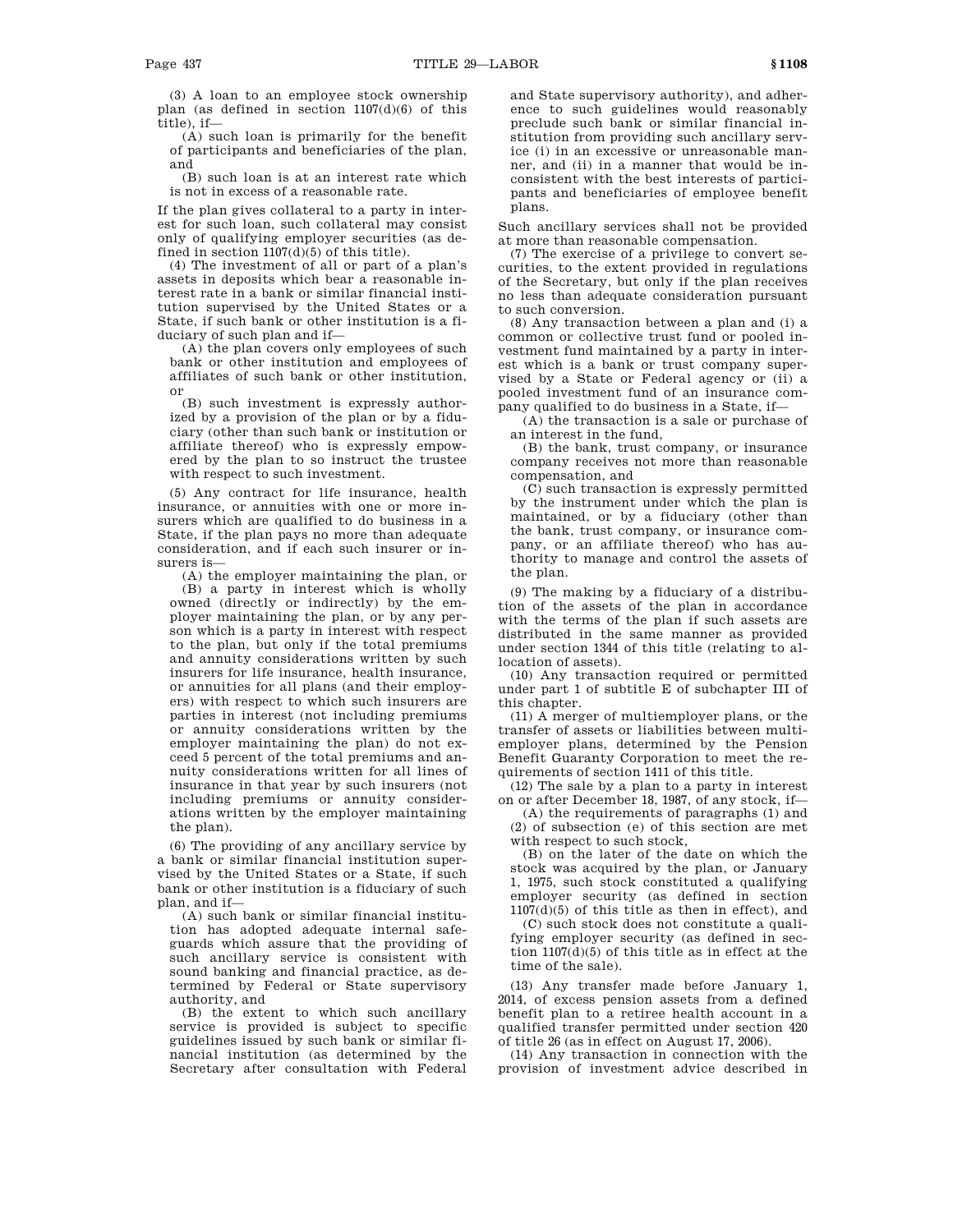section  $1002(21)(A)(ii)$  of this title to a participant or beneficiary of an individual account plan that permits such participant or beneficiary to direct the investment of assets in their individual account, if—

(A) the transaction is—

(i) the provision of the investment advice to the participant or beneficiary of the plan with respect to a security or other property available as an investment under the plan,

(ii) the acquisition, holding, or sale of a security or other property available as an investment under the plan pursuant to the investment advice, or

(iii) the direct or indirect receipt of fees or other compensation by the fiduciary adviser or an affiliate thereof (or any employee, agent, or registered representative of the fiduciary adviser or affiliate) in connection with the provision of the advice or in connection with an acquisition, holding, or sale of a security or other property available as an investment under the plan pursuant to the investment advice; and

(B) the requirements of subsection (g) are met.

(15)(A) Any transaction involving the purchase or sale of securities, or other property (as determined by the Secretary), between a plan and a party in interest (other than a fiduciary described in section 1002(21)(A) of this title) with respect to a plan if—

(i) the transaction involves a block trade,

(ii) at the time of the transaction, the interest of the plan (together with the interests of any other plans maintained by the same plan sponsor), does not exceed 10 percent of the aggregate size of the block trade,

(iii) the terms of the transaction, including the price, are at least as favorable to the plan as an arm's length<sup>1</sup> transaction, and

(iv) the compensation associated with the purchase and sale is not greater than the compensation associated with an arm's length<sup>1</sup> transaction with an unrelated party.

(B) For purposes of this paragraph, the term ''block trade'' means any trade of at least 10,000 shares or with a market value of at least \$200,000 which will be allocated across two or more unrelated client accounts of a fiduciary.

(16) Any transaction involving the purchase or sale of securities, or other property (as determined by the Secretary), between a plan and a party in interest if—

(A) the transaction is executed through an electronic communication network, alternative trading system, or similar execution system or trading venue subject to regulation and oversight by—

(i) the applicable Federal regulating entity, or

(ii) such foreign regulatory entity as the Secretary may determine by regulation,

(B) either—

(i) the transaction is effected pursuant to rules designed to match purchases and

sales at the best price available through the execution system in accordance with applicable rules of the Securities and Exchange Commission or other relevant governmental authority, or

(ii) neither the execution system nor the parties to the transaction take into account the identity of the parties in the execution of trades,

(C) the price and compensation associated with the purchase and sale are not greater than the price and compensation associated with an arm's length<sup>1</sup> transaction with an unrelated party,

(D) if the party in interest has an ownership interest in the system or venue described in subparagraph (A), the system or venue has been authorized by the plan sponsor or other independent fiduciary for transactions described in this paragraph, and

(E) not less than 30 days prior to the initial transaction described in this paragraph executed through any system or venue described in subparagraph (A), a plan fiduciary is provided written or electronic notice of the execution of such transaction through such system or venue.

(17)(A) Transactions described in subparagraphs  $(A)$ ,  $(B)$ , and  $(D)$  of section  $1106(a)(1)$  of this title between a plan and a person that is a party in interest other than a fiduciary (or an affiliate) who has or exercises any discretionary authority or control with respect to the investment of the plan assets involved in the transaction or renders investment advice (within the meaning of section  $1002(21)(A)(ii)$ ) of this title) with respect to those assets, solely by reason of providing services to the plan or solely by reason of a relationship to such a service provider described in subparagraph (F),  $(G)$ ,  $(H)$ , or  $(I)$  of section 1002(14) of this title. or both, but only if in connection with such transaction the plan receives no less, nor pays no more, than adequate consideration.

(B) For purposes of this paragraph, the term ''adequate consideration'' means—

(i) in the case of a security for which there is a generally recognized market—

(I) the price of the security prevailing on a national securities exchange which is registered under section 6 of the Securities Exchange Act of 1934 [15 U.S.C. 78f], taking into account factors such as the size of the transaction and marketability of the security, or

(II) if the security is not traded on such a national securities exchange, a price not less favorable to the plan than the offering price for the security as established by the current bid and asked prices quoted by persons independent of the issuer and of the party in interest, taking into account factors such as the size of the transaction and marketability of the security, and

(ii) in the case of an asset other than a security for which there is a generally recognized market, the fair market value of the asset as determined in good faith by a fiduciary or fiduciaries in accordance with regulations prescribed by the Secretary.

<sup>1</sup>So in original. Probably should be ''arm's-length''.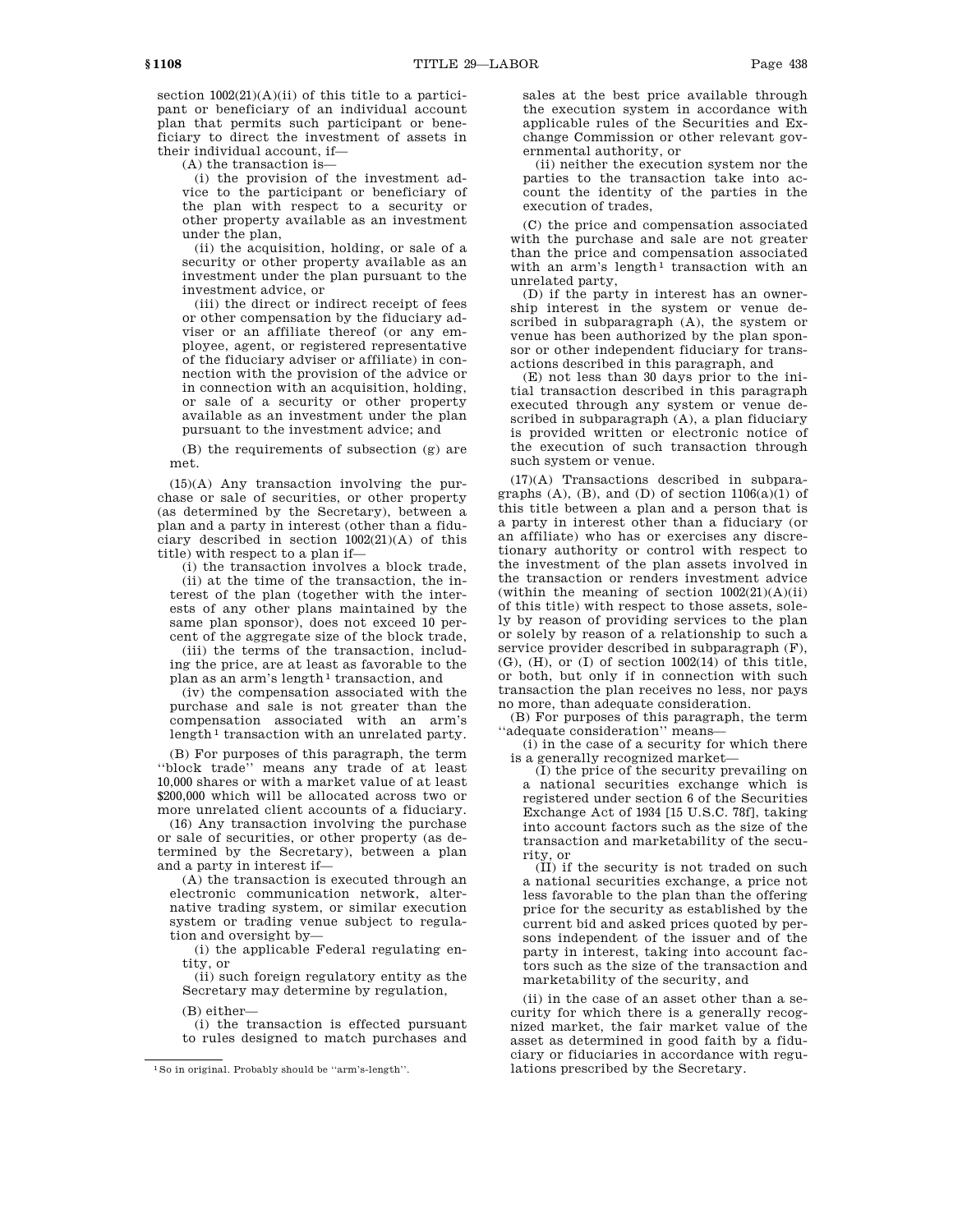(18) FOREIGN EXCHANGE TRANSACTIONS.—Any foreign exchange transactions, between a bank or broker-dealer (or any affiliate of either), and a plan (as defined in section 1002(3) of this title) with respect to which such bank or broker-dealer (or affiliate) is a trustee, custodian, fiduciary, or other party in interest, if—

(A) the transaction is in connection with the purchase, holding, or sale of securities or other investment assets (other than a foreign exchange transaction unrelated to any other investment in securities or other investment assets),

(B) at the time the foreign exchange transaction is entered into, the terms of the transaction are not less favorable to the plan than the terms generally available in comparable arm's length<sup>1</sup> foreign exchange transactions between unrelated parties, or the terms afforded by the bank or brokerdealer (or any affiliate of either) in comparable arm's-length foreign exchange transactions involving unrelated parties,

(C) the exchange rate used by such bank or broker-dealer (or affiliate) for a particular foreign exchange transaction does not deviate by more than 3 percent from the interbank bid and asked rates for transactions of comparable size and maturity at the time of the transaction as displayed on an independent service that reports rates of exchange in the foreign currency market for such currency, and

(D) the bank or broker-dealer (or any affiliate of either) does not have investment discretion, or provide investment advice, with respect to the transaction.

(19) CROSS TRADING.—Any transaction described in sections  $1106(a)(1)(A)$  and  $1106(b)(2)$ of this title involving the purchase and sale of a security between a plan and any other account managed by the same investment manager, if—

(A) the transaction is a purchase or sale, for no consideration other than cash payment against prompt delivery of a security for which market quotations are readily available,

(B) the transaction is effected at the independent current market price of the security (within the meaning of section 270.17a–7(b) of title 17, Code of Federal Regulations),

(C) no brokerage commission, fee (except for customary transfer fees, the fact of which is disclosed pursuant to subparagraph (D)), or other remuneration is paid in connection with the transaction,

(D) a fiduciary (other than the investment manager engaging in the cross-trades or any affiliate) for each plan participating in the transaction authorizes in advance of any cross-trades (in a document that is separate from any other written agreement of the parties) the investment manager to engage in cross trades at the investment manager's discretion, after such fiduciary has received disclosure regarding the conditions under which cross trades may take place (but only if such disclosure is separate from any other agreement or disclosure involving the asset management relationship), including the

written policies and procedures of the investment manager described in subparagraph (H),

(E) each plan participating in the transaction has assets of at least \$100,000,000, except that if the assets of a plan are invested in a master trust containing the assets of plans maintained by employers in the same controlled group (as defined in section 1107(d)(7) of this title), the master trust has assets of at least \$100,000,000,

(F) the investment manager provides to the plan fiduciary who authorized cross trading under subparagraph (D) a quarterly report detailing all cross trades executed by the investment manager in which the plan participated during such quarter, including the following information, as applicable: (i) the identity of each security bought or sold; (ii) the number of shares or units traded; (iii) the parties involved in the cross-trade; and (iv) trade price and the method used to establish the trade price,

(G) the investment manager does not base its fee schedule on the plan's consent to cross trading, and no other service (other than the investment opportunities and cost savings available through a cross trade) is conditioned on the plan's consent to cross trading,

(H) the investment manager has adopted, and cross-trades are effected in accordance with, written cross-trading policies and procedures that are fair and equitable to all accounts participating in the cross-trading program, and that include a description of the manager's pricing policies and procedures, and the manager's policies and procedures for allocating cross trades in an objective manner among accounts participating in the cross-trading program, and

(I) the investment manager has designated an individual responsible for periodically reviewing such purchases and sales to ensure compliance with the written policies and procedures described in subparagraph (H), and following such review, the individual shall issue an annual written report no later than 90 days following the period to which it relates signed under penalty of perjury to the plan fiduciary who authorized cross trading under subparagraph (D) describing the steps performed during the course of the review, the level of compliance, and any specific instances of non-compliance.

The written report under subparagraph (I) shall also notify the plan fiduciary of the plan's right to terminate participation in the investment manager's cross-trading program at any time.

(20)(A) Except as provided in subparagraphs (B) and (C), a transaction described in section 1106(a) of this title in connection with the acquisition, holding, or disposition of any security or commodity, if the transaction is corrected before the end of the correction period.

(B) Subparagraph (A) does not apply to any transaction between a plan and a plan sponsor or its affiliates that involves the acquisition or sale of an employer security (as defined in section  $1107(d)(1)$  of this title) or the acquisi-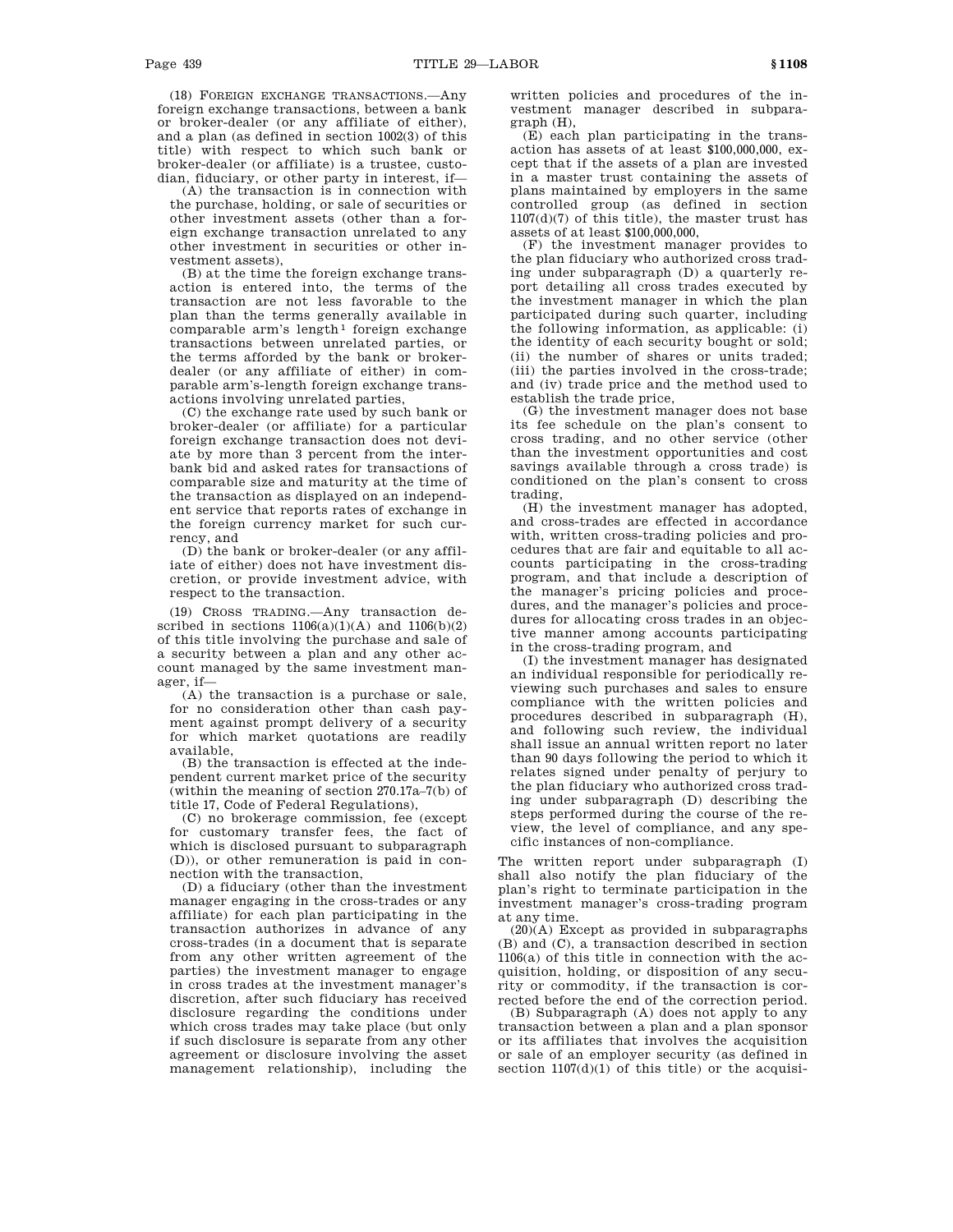tion, sale, or lease of employer real property (as defined in section  $1107(d)(2)$  of this title).

(C) In the case of any fiduciary or other party in interest (or any other person knowingly participating in such transaction), subparagraph (A) does not apply to any transaction if, at the time the transaction occurs, such fiduciary or party in interest (or other person) knew (or reasonably should have known) that the transaction would (without regard to this paragraph) constitute a violation of section 1106(a) of this title.

(D) For purposes of this paragraph, the term ''correction period'' means, in connection with a fiduciary or party in interest (or other person knowingly participating in the transaction), the 14-day period beginning on the date on which such fiduciary or party in interest (or other person) discovers, or reasonably should have discovered, that the transaction would (without regard to this paragraph) constitute a violation of section 1106(a) of this title.

(E) For purposes of this paragraph—

(i) The term ''security'' has the meaning given such term by section 475(c)(2) of title 26 (without regard to subparagraph (F)(iii) and the last sentence thereof).

(ii) The term ''commodity'' has the meaning given such term by section 475(e)(2) of title 26 (without regard to subparagraph (D)(iii) thereof).

(iii) The term ''correct'' means, with respect to a transaction—

(I) to undo the transaction to the extent possible and in any case to make good to the plan or affected account any losses resulting from the transaction, and

(II) to restore to the plan or affected account any profits made through the use of assets of the plan.

### **(c) Fiduciary benefits and compensation not prohibited by section 1106**

Nothing in section 1106 of this title shall be construed to prohibit any fiduciary from—

(1) receiving any benefit to which he may be entitled as a participant or beneficiary in the plan, so long as the benefit is computed and paid on a basis which is consistent with the terms of the plan as applied to all other participants and beneficiaries;

(2) receiving any reasonable compensation for services rendered, or for the reimbursement of expenses properly and actually incurred, in the performance of his duties with the plan; except that no person so serving who already receives full time pay from an employer or an association of employers, whose employees are participants in the plan, or from an employee organization whose members are participants in such plan shall receive compensation from such plan, except for reimbursement of expenses properly and actually incurred; or

(3) serving as a fiduciary in addition to being an officer, employee, agent, or other representative of a party in interest.

## **(d) Owner-employees; family members; shareholder employees**

(1) Section 1107(b) of this title and subsections (b), (c), and (e) of this section shall not apply to a transaction in which a plan directly or indirectly—

(A) lends any part of the corpus or income of the plan to,

(B) pays any compensation for personal services rendered to the plan to, or

(C) acquires for the plan any property from, or sells any property to,

any person who is with respect to the plan an owner-employee (as defined in section 401(c)(3) of title 26), a member of the family (as defined in section  $267(c)(4)$  of such title) of any such owner-employee, or any corporation in which any such owner-employee owns, directly or indirectly, 50 percent or more of the total combined voting power of all classes of stock entitled to vote or 50 percent or more of the total value of shares of all classes of stock of the corporation.

(2)(A) For purposes of paragraph (1), the following shall be treated as owner-employees:

(i) A shareholder-employee.

(ii) A participant or beneficiary of an individual retirement plan (as defined in section 7701(a)(37) of title 26).

(iii) An employer or association of employees which establishes such an individual retirement plan under section 408(c) of such title.

(B) Paragraph (1)(C) shall not apply to a transaction which consists of a sale of employer securities to an employee stock ownership plan (as defined in section 1107(d)(6) of this title) by a shareholder-employee, a member of the family (as defined in section 267(c)(4) of such title) of any such owner-employee, or a corporation in which such a shareholder-employee owns stock representing a 50 percent or greater interest described in paragraph (1).

(C) For purposes of paragraph (1)(A), the term ''owner-employee'' shall only include a person described in clause (ii) or (iii) of subparagraph  $(A)$ .

(3) For purposes of paragraph (2), the term ''shareholder-employee'' means an employee or officer of an S corporation (as defined in section  $1361(a)(1)$  of such title) who owns (or is considered as owning within the meaning of section 318(a)(1) of such title) more than 5 percent of the outstanding stock of the corporation on any day during the taxable year of such corporation.

### **(e) Acquisition or sale by plan of qualifying employer securities; acquisition, sale, or lease by plan of qualifying employer real property**

Sections 1106 and 1107 of this title shall not apply to the acquisition or sale by a plan of qualifying employer securities (as defined in section  $1107(d)(5)$  of this title) or acquisition, sale or lease by a plan of qualifying employer real property (as defined in section 1107(d)(4) of this title)—

(1) if such acquisition, sale, or lease is for adequate consideration (or in the case of a marketable obligation, at a price not less favorable to the plan than the price determined under section 1107(e)(1) of this title),

(2) if no commission is charged with respect thereto, and

(3) if—

(A) the plan is an eligible individual account plan (as defined in section 1107(d)(3) of this title), or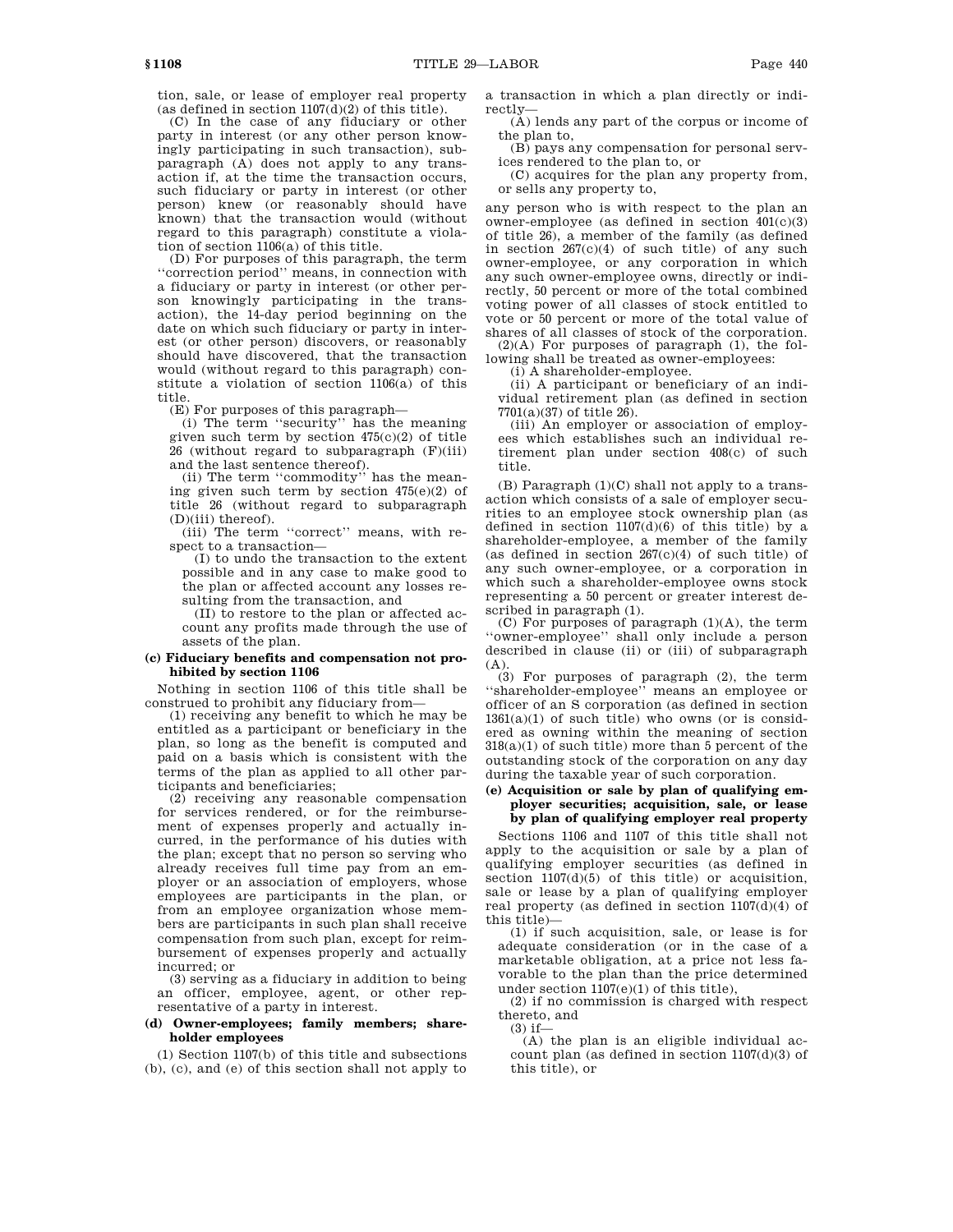(B) in the case of an acquisition or lease of qualifying employer real property by a plan which is not an eligible individual account plan, or of an acquisition of qualifying employer securities by such a plan, the lease or acquisition is not prohibited by section 1107(a) of this title.

### **(f) Applicability of statutory prohibitions to mergers or transfers**

Section 1106(b)(2) of this title shall not apply to any merger or transfer described in subsection (b)(11) of this section.

## **(g) Provision of investment advice to participant and beneficiaries**

# **(1) In general**

The prohibitions provided in section 1106 of this title shall not apply to transactions described in subsection (b)(14) if the investment advice provided by a fiduciary adviser is provided under an eligible investment advice arrangement.

# **(2) Eligible investment advice arrangement**

For purposes of this subsection, the term ''eligible investment advice arrangement'' means an arrangement—

(A) which either—

(i) provides that any fees (including any commission or other compensation) received by the fiduciary adviser for investment advice or with respect to the sale, holding, or acquisition of any security or other property for purposes of investment of plan assets do not vary depending on the basis of any investment option selected, or

(ii) uses a computer model under an investment advice program meeting the requirements of paragraph (3) in connection with the provision of investment advice by a fiduciary adviser to a participant or beneficiary, and

(B) with respect to which the requirements of paragraph (4), (5), (6), (7), (8), and (9) are met.

### **(3) Investment advice program using computer model**

### **(A) In general**

An investment advice program meets the requirements of this paragraph if the requirements of subparagraphs (B), (C), and (D) are met.

### **(B) Computer model**

The requirements of this subparagraph are met if the investment advice provided under the investment advice program is provided pursuant to a computer model that—

(i) applies generally accepted investment theories that take into account the historic returns of different asset classes over defined periods of time,

(ii) utilizes relevant information about the participant, which may include age, life expectancy, retirement age, risk tolerance, other assets or sources of income, and preferences as to certain types of investments,

(iii) utilizes prescribed objective criteria to provide asset allocation portfolios comprised of investment options available under the plan,

(iv) operates in a manner that is not biased in favor of investments offered by the fiduciary adviser or a person with a material affiliation or contractual relationship with the fiduciary adviser, and

(v) takes into account all investment options under the plan in specifying how a participant's account balance should be invested and is not inappropriately weighted with respect to any investment option.

# **(C) Certification**

# **(i) In general**

The requirements of this subparagraph are met with respect to any investment advice program if an eligible investment expert certifies, prior to the utilization of the computer model and in accordance with rules prescribed by the Secretary, that the computer model meets the requirements of subparagraph (B).

### **(ii) Renewal of certifications**

If, as determined under regulations prescribed by the Secretary, there are material modifications to a computer model, the requirements of this subparagraph are met only if a certification described in clause (i) is obtained with respect to the computer model as so modified.

### **(iii) Eligible investment expert**

The term ''eligible investment expert'' means any person—

(I) which meets such requirements as the Secretary may provide, and

(II) does not bear any material affiliation or contractual relationship with any investment adviser or a related person thereof (or any employee, agent, or registered representative of the investment adviser or related person).

### **(D) Exclusivity of recommendation**

The requirements of this subparagraph are met with respect to any investment advice program if—

(i) the only investment advice provided under the program is the advice generated by the computer model described in subparagraph (B), and

(ii) any transaction described in subsection  $(b)(14)(A)(ii)$  occurs solely at the direction of the participant or beneficiary.

Nothing in the preceding sentence shall preclude the participant or beneficiary from requesting investment advice other than that described in subparagraph (A), but only if such request has not been solicited by any person connected with carrying out the arrangement.

# **(4) Express authorization by separate fiduciary**

The requirements of this paragraph are met with respect to an arrangement if the arrangement is expressly authorized by a plan fiduciary other than the person offering the investment advice program, any person providing investment options under the plan, or any affiliate of either.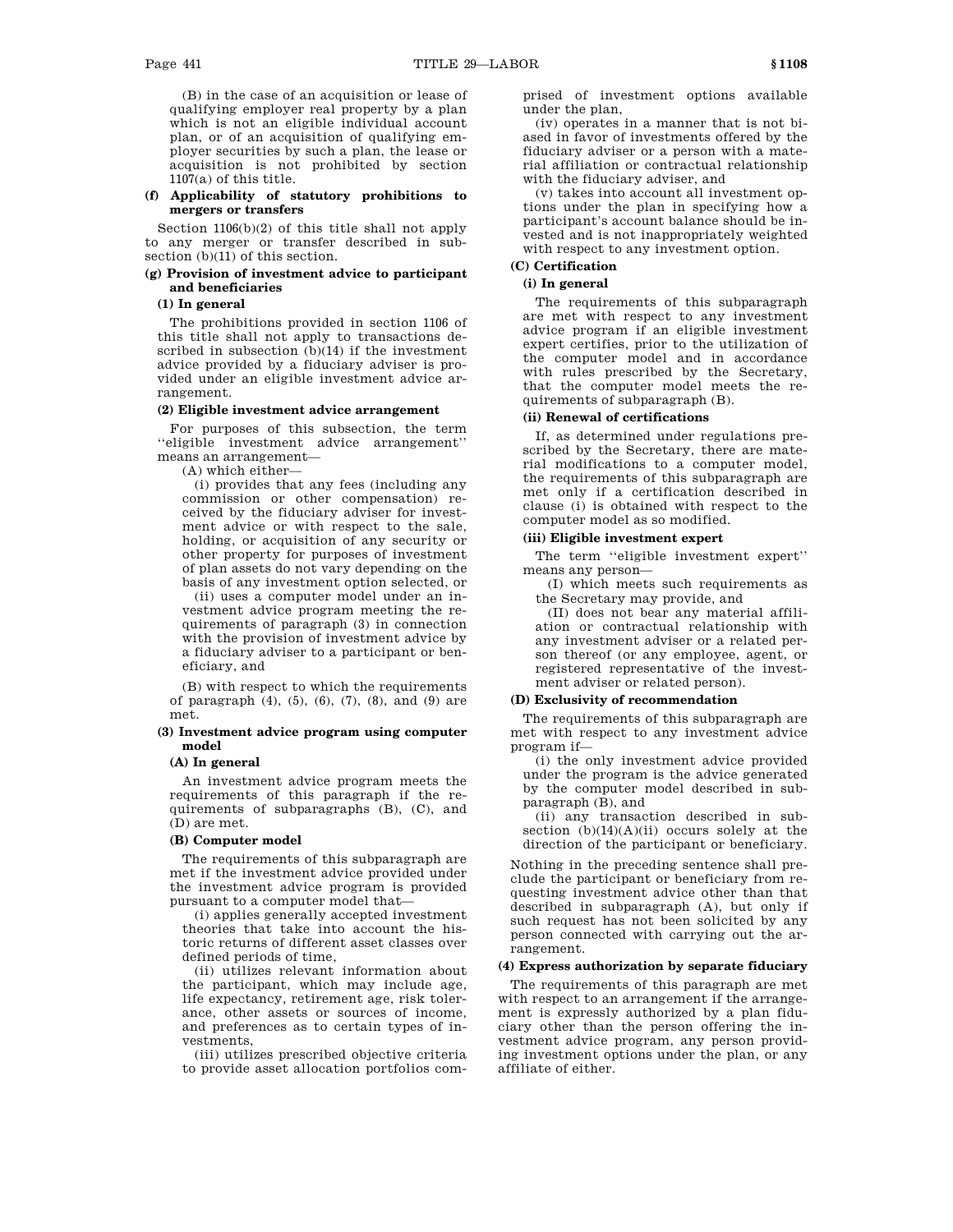# **(5) Annual audit**

The requirements of this paragraph are met if an independent auditor, who has appropriate technical training or experience and proficiency and so represents in writing—

(A) conducts an annual audit of the arrangement for compliance with the requirements of this subsection, and

(B) following completion of the annual audit, issues a written report to the fiduciary who authorized use of the arrangement which presents its specific findings regarding compliance of the arrangement with the requirements of this subsection.

For purposes of this paragraph, an auditor is considered independent if it is not related to the person offering the arrangement to the plan and is not related to any person providing investment options under the plan.

### **(6) Disclosure**

The requirements of this paragraph are met if—

(A) the fiduciary adviser provides to a participant or a beneficiary before the initial provision of the investment advice with regard to any security or other property offered as an investment option, a written notification (which may consist of notification by means of electronic communication)—

(i) of the role of any party that has a material affiliation or contractual relationship with the fiduciary adviser in the development of the investment advice program and in the selection of investment options available under the plan,

(ii) of the past performance and historical rates of return of the investment options available under the plan,

(iii) of all fees or other compensation relating to the advice that the fiduciary adviser or any affiliate thereof is to receive (including compensation provided by any third party) in connection with the provision of the advice or in connection with the sale, acquisition, or holding of the security or other property,

(iv) of any material affiliation or contractual relationship of the fiduciary adviser or affiliates thereof in the security or other property,

 $(v)$ <sup>2</sup> the manner, and under what circumstances, any participant or beneficiary information provided under the arrangement will be used or disclosed,

(vi) of the types of services provided by the fiduciary adviser in connection with the provision of investment advice by the fiduciary adviser,

(vii) that the adviser is acting as a fiduciary of the plan in connection with the provision of the advice, and

(viii) that a recipient of the advice may separately arrange for the provision of advice by another adviser, that could have no material affiliation with and receive no fees or other compensation in connection with the security or other property, and

(B) at all times during the provision of advisory services to the participant or beneficiary, the fiduciary adviser—

(i) maintains the information described in subparagraph (A) in accurate form and in the manner described in paragraph (8),

(ii) provides, without charge, accurate information to the recipient of the advice no less frequently than annually,

(iii) provides, without charge, accurate information to the recipient of the advice upon request of the recipient, and

(iv) provides, without charge, accurate information to the recipient of the advice concerning any material change to the information required to be provided to the recipient of the advice at a time reasonably contemporaneous to the change in information.

# **(7) Other conditions**

The requirements of this paragraph are met if—

(A) the fiduciary adviser provides appropriate disclosure, in connection with the sale, acquisition, or holding of the security or other property, in accordance with all applicable securities laws,

(B) the sale, acquisition, or holding occurs solely at the direction of the recipient of the advice,

(C) the compensation received by the fiduciary adviser and affiliates thereof in connection with the sale, acquisition, or holding of the security or other property is reasonable, and

(D) the terms of the sale, acquisition, or holding of the security or other property are at least as favorable to the plan as an arm's length<sup>1</sup> transaction would be.

## **(8) Standards for presentation of information (A) In general**

The requirements of this paragraph are met if the notification required to be provided to participants and beneficiaries under paragraph  $(6)(A)$  is written in a clear and conspicuous manner and in a manner calculated to be understood by the average plan participant and is sufficiently accurate and comprehensive to reasonably apprise such participants and beneficiaries of the information required to be provided in the notification.

### **(B) Model form for disclosure of fees and other compensation**

The Secretary shall issue a model form for the disclosure of fees and other compensation required in paragraph  $(6)(A)(iii)$  which meets the requirements of subparagraph (A).

### **(9) Maintenance for 6 years of evidence of compliance**

The requirements of this paragraph are met if a fiduciary adviser who has provided advice referred to in paragraph (1) maintains, for a period of not less than 6 years after the provision of the advice, any records necessary for determining whether the requirements of the preceding provisions of this subsection and of subsection (b)(14) have been met. A trans-

<sup>2</sup>So in original. The word ''of'' probably should appear.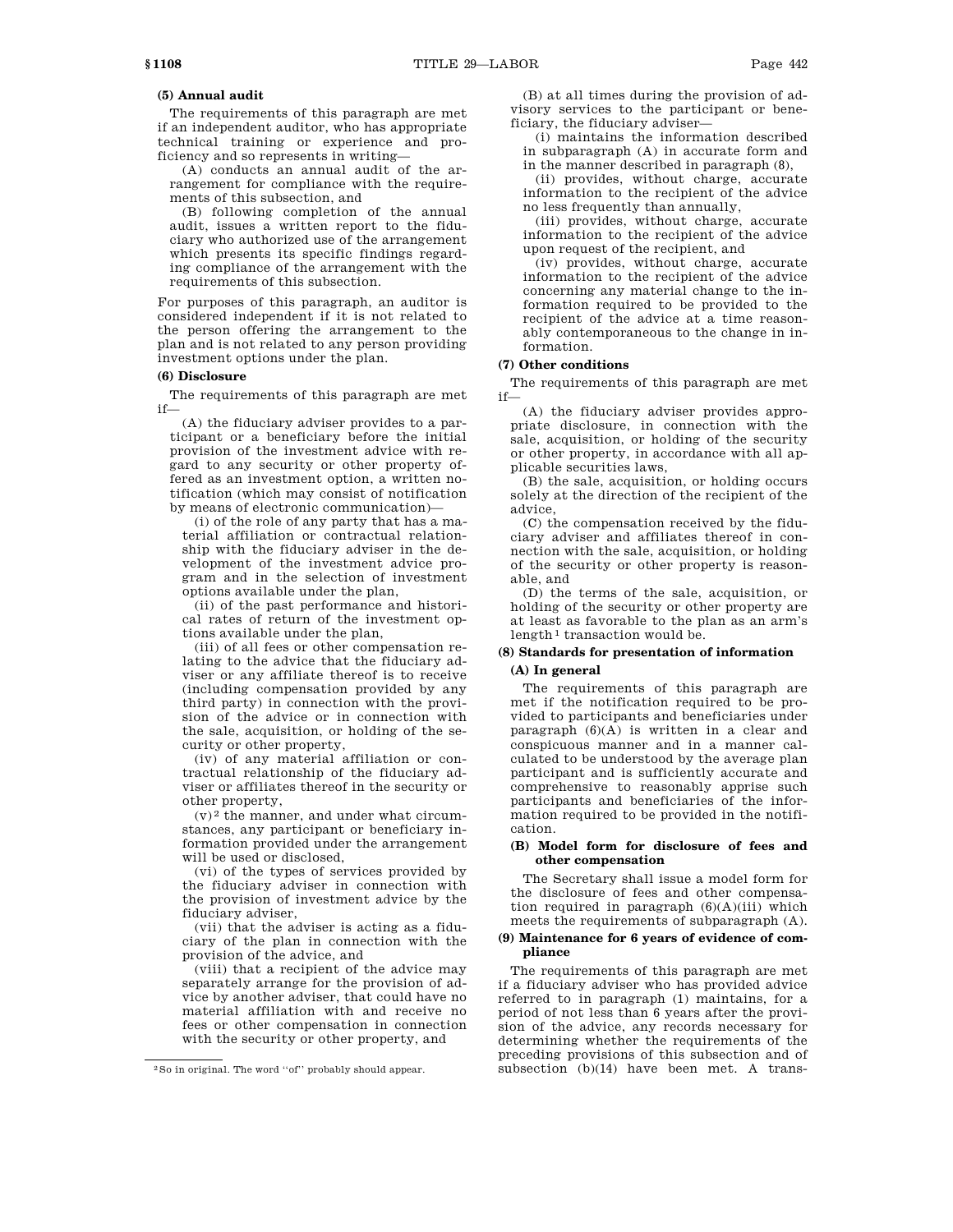action prohibited under section 1106 of this title shall not be considered to have occurred solely because the records are lost or destroyed prior to the end of the 6-year period due to circumstances beyond the control of the fiduciary adviser.

### **(10) Exemption for plan sponsor and certain other fiduciaries**

### **(A) In general**

Subject to subparagraph (B), a plan sponsor or other person who is a fiduciary (other than a fiduciary adviser) shall not be treated as failing to meet the requirements of this part solely by reason of the provision of investment advice referred to in section  $1002(21)(A)(ii)$  of this title (or solely by reason of contracting for or otherwise arranging for the provision of the advice), if—

(i) the advice is provided by a fiduciary adviser pursuant to an eligible investment advice arrangement between the plan sponsor or other fiduciary and the fiduciary adviser for the provision by the fiduciary adviser of investment advice referred to in such section,

(ii) the terms of the eligible investment advice arrangement require compliance by the fiduciary adviser with the requirements of this subsection, and

(iii) the terms of the eligible investment advice arrangement include a written acknowledgment by the fiduciary adviser that the fiduciary adviser is a fiduciary of the plan with respect to the provision of the advice.

### **(B) Continued duty of prudent selection of adviser and periodic review**

Nothing in subparagraph (A) shall be construed to exempt a plan sponsor or other person who is a fiduciary from any requirement of this part for the prudent selection and periodic review of a fiduciary adviser with whom the plan sponsor or other person enters into an eligible investment advice arrangement for the provision of investment advice referred to in section  $1002(21)(A)(ii)$  of this title. The plan sponsor or other person who is a fiduciary has no duty under this part to monitor the specific investment advice given by the fiduciary adviser to any particular recipient of the advice.

### **(C) Availability of plan assets for payment for advice**

Nothing in this part shall be construed to preclude the use of plan assets to pay for reasonable expenses in providing investment advice referred to in section  $1002(21)(A)(ii)$  of this title.

### **(11) Definitions**

For purposes of this subsection and subsection  $(b)(14)$ -

### **(A) Fiduciary adviser**

The term ''fiduciary adviser'' means, with respect to a plan, a person who is a fiduciary of the plan by reason of the provision of investment advice referred to in section  $1002(21)(A)(ii)$  of this title by the person to a participant or beneficiary of the plan and who is—

(i) registered as an investment adviser under the Investment Advisers Act of 1940 (15 U.S.C. 80b–1 et seq.) or under the laws of the State in which the fiduciary maintains its principal office and place of business,

(ii) a bank or similar financial institution referred to in subsection (b)(4) or a savings association (as defined in section 1813(b)(1) of title 12), but only if the advice is provided through a trust department of the bank or similar financial institution or savings association which is subject to periodic examination and review by Federal or State banking authorities,

(iii) an insurance company qualified to do business under the laws of a State,

(iv) a person registered as a broker or dealer under the Securities Exchange Act of 1934 (15 U.S.C. 78a et seq.),

(v) an affiliate of a person described in any of clauses (i) through (iv), or

(vi) an employee, agent, or registered representative of a person described in clauses (i) through  $(v)$  who satisfies the requirements of applicable insurance, banking, and securities laws relating to the provision of the advice.

For purposes of this part, a person who develops the computer model described in paragraph (3)(B) or markets the investment advice program or computer model shall be treated as a person who is a fiduciary of the plan by reason of the provision of investment advice referred to in section  $1002(21)(A)(ii)$  of this title to a participant or beneficiary and shall be treated as a fiduciary adviser for purposes of this subsection and subsection (b)(14), except that the Secretary may prescribe rules under which only 1 fiduciary adviser may elect to be treated as a fiduciary with respect to the plan.

# **(B) Affiliate**

The term "affiliate" of another entity means an affiliated person of the entity (as defined in section  $80a-2(a)(3)$  of title 15).

### **(C) Registered representative**

The term ''registered representative'' of another entity means a person described in section  $3(a)(18)$  of the Securities Exchange Act of 1934 (15 U.S.C. 78c(a)(18)) (substituting the entity for the broker or dealer referred to in such section) or a person described in section  $202(a)(17)$  of the Investment Advisers Act of 1940 (15 U.S.C. 80b–2(a)(17)) (substituting the entity for the investment adviser referred to in such section).

(Pub. L. 93–406, title I, §408, Sept. 2, 1974, 88 Stat. 883; Pub. L. 96–364, title III, §308, Sept. 26, 1980, 94 Stat. 1295; Pub. L. 97–354, §5(a)(43), Oct. 19, 1982, 96 Stat. 1697; Pub. L. 99–514, title XI, §1114(b)(15)(B), title XVIII, §1898(i)(1), Oct. 22, 1986, 100 Stat. 2452, 2957; Pub. L. 101–239, title VII, §§7881(*l*)(5), 7891, 7894(e)(4)(A), Dec. 19, 1989, 103 Stat. 2443, 2445, 2450; Pub. L. 101–508, title XII, §12012(b), Nov. 5, 1990, 104 Stat. 1388–571; Pub. L. 103–465, title VII, §731(c)(4)(C), Dec. 8,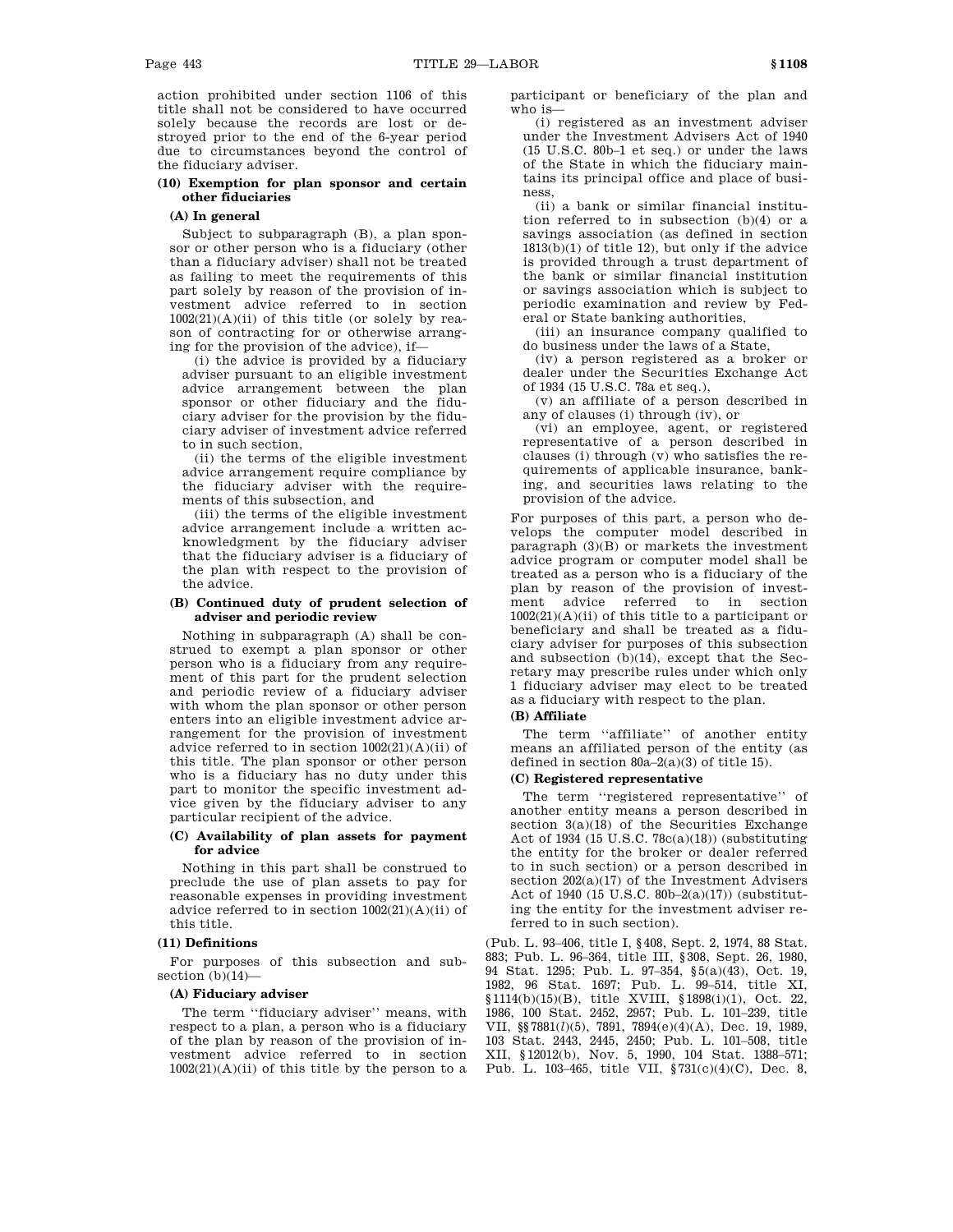1994, 108 Stat. 5004; Pub. L. 104–188, title I, §1704(n)(2), Aug. 20, 1996, 110 Stat. 1886; Pub. L. 105–34, title XV, §1506(b)(2), Aug. 5, 1997, 111 Stat. 1066; Pub. L. 106–170, title V, §535(a)(2)(C), Dec. 17, 1999, 113 Stat. 1934; Pub. L. 107–16, title VI, §612(b), June 7, 2001, 115 Stat. 100; Pub. L. 108–218, title II, §204(b)(3), Apr. 10, 2004, 118 Stat. 609; Pub. L. 108–357, title VII, §709(a)(3), Oct. 22, 2004, 118 Stat. 1551; Pub. L. 109–280, title I,  $$108(a)(11)$ , formerly  $$107(a)(11)$ , title  $\frac{1}{2}$ §§601(a)(1), (2), 611(a)(1), (c)(1), (d)(1), (e)(1), (g)(1), 612(a), Aug. 17, 2006, 120 Stat. 819, 952, 953, 967–969, 971, 972, 975, renumbered Pub. L. 111–192, title II, §202(a), June 25, 2010, 124 Stat. 1297; Pub. L. 110–458, title I, §106(a)(1), (b)(1), Dec. 23, 2008, 122 Stat. 5106.)

#### REFERENCES IN TEXT

This chapter, referred to in subsec. (a), was in the original ''this Act'', meaning Pub. L. 93–406, known as the Employee Retirement Income Security Act of 1974. Titles I, III, and IV of such Act are classified principally to this chapter. For complete classification of this Act to the Code, see Short Title note set out under section 1001 of this title and Tables.

The Investment Advisers Act of 1940, referred to in subsec. (g)(11)(A)(i), is title II of act Aug. 22, 1940, ch. 686, 54 Stat. 847, which is classified generally to subchapter II (§80b–1 et seq.) of chapter 2D of Title 15, Commerce and Trade. For complete classification of this Act to the Code, see section 80b–20 of Title 15 and Tables.

The Securities Exchange Act of 1934, referred to in subsec. (g)(11)(A)(iv), is act June 6, 1934, ch. 404, 48 Stat. 881, which is classified principally to chapter 2B (§78a et seq.) of Title 15, Commerce and Trade. For complete classification of this Act to the Code, see section 78a of Title 15 and Tables.

#### AMENDMENTS

2008—Subsec. (b)(18)(C). Pub. L. 110–458, §106(b)(1), struck out ''or less'' after ''deviate by more''.

Subsec.  $(g)(3)(D)(ii)$ . Pub. L. 110–458, §106(a)(1)(A), substituted "subsection  $(b)(14)(A)(ii)$ " for "subsection  $(b)(14)(B)(ii)$ 

Subsec. (g)(6)(A)(i). Pub. L. 110–458, §106(a)(1)(B), substituted "fiduciary adviser" for "financial adviser".

Subsec.  $(g)(11)(A)$ . Pub. L. 110–458, §106(a)(1)(C), substituted ''a participant'' for ''the participant'' in introductory and concluding provisions and ''subsection (b)(4)'' for "section  $1108(b)(4)$  of this title" in cl. (ii).

2006—Subsec. (b)(13). Pub. L. 109–280, §108(a)(11), formerly §107(a)(11), as renumbered by Pub. L. 111–192, substituted ''August 17, 2006'' for ''October 22, 2004''.

Subsec. (b)(14). Pub. L. 109–280, §601(a)(1), added par. (14).

Subsec. (b)(15) to (19). Pub. L. 109-280, §611(a)(1), (c)(1),  $(d)(1), (e)(1), (g)(1),$  added pars. (15) to (19).

Subsec. (b)(20). Pub. L. 109–280, §612(a), added par. (20). Subsec. (g). Pub. L. 109–280, §601(a)(2), added subsec. (g).

2004—Subsec. (b)(13). Pub. L. 108–357 substituted ''October 22, 2004'' for ''April 10, 2004''.

Pub. L. 108–218 substituted ''January 1, 2014'' for ''January 1, 2006'' and ''April 10, 2004'' for ''December 17, 1999''.

2001—Subsec. (d)(2)(C). Pub. L. 107–16 added subpar.  $(C).$ 

1999—Subsec. (b)(13). Pub. L. 106–170 substituted ''made before January 1, 2006'' for ''in a taxable year beginning before January 1, 2001'' and ''December 17, 1999'' for ''January 1, 1995''.

1997—Subsec. (d). Pub. L. 105–34 amended subsec. (d) generally, substituting present provisions for provisions exempting transactions involving an owner-employee, a member of the family, or a corporation controlled by any such owner-employee through the ownership, directly or indirectly, of 50 percent or more of the total combined voting power of all classes of stock entitled to vote or 50 percent or more of the total value of shares of all classes of stock of the corporation.

1996—Subsec. (b)(1). Pub. L. 104–188 inserted at end ''A loan made by a plan shall not fail to meet the requirements of the preceding sentence by reason of a loan repayment suspension described under section 414(u)(4) of title 26.''

1994—Subsec. (b)(13). Pub. L. 103–465 substituted ''2001'' for ''1996'' and ''1995'' for ''1991''.

1990—Subsec. (b)(13). Pub. L. 101–508 added par. (13). 1989—Subsec. (b)(12). Pub. L. 101–239, §7881(*l*)(5), added par. (12).

Subsec. (d). Pub. L. 101–239, §7891(a)(1), in last sentence, substituted ''section 401(c)(3) of the Internal Revenue Code of 1986'' for ''section 401(c)(3) of the Internal Revenue Code of 1954'', which for purposes of codification was translated as "section  $401(c)(3)$  of title  $26$ " thus requiring no change in text.

Pub. L. 101–239, §7891(a)(2), in last sentence, substituted ''section 408 of the Internal Revenue Code of 1986'' for ''section 408 of the Internal Revenue Code of 1954'' and ''section 408(c) of the Internal Revenue Code of 1986'' for ''section 408(c) of such Code'' which for purposes of codification were translated as ''section 408 of title 26'' and ''section 408(c) of title 26'', respectively, thus requiring no change in text.

Pub. L. 101-239,  $$789\overline{4}(e)(4)(A)$ , in last sentence, substituted ''individual retirement account or individual retirement annuity described in section 408 of title 26 or a retirement bond described in section 409 of title 26 (as effective for obligations issued before January 1, 1984)'' for ''individual retirement account, individual retirement annuity, or an individual retirement bond (as defined in section 408 or 409 of title 26)'' and ''section 408(c) of such Code'' for ''section 408(c) of such code'', which for purposes of codification was translated as ''section 408(c) of title 26'' thus requiring no change in text.

1986—Subsec. (b)(1)(B). Pub. L. 99–514, §1114(b)(15)(B), substituted ''highly compensated employees (within the meaning of section  $414(q)$  of title  $26$ <sup>"</sup> for "highly" compensated employees, officers, or shareholders''.

Subsec. (d). Pub. L. 99–514, §1898(i)(1), struck out ''(a),'' before ''(b),'' in introductory provisions.

1982—Subsec. (d). Pub. L. 97–354 substituted ''section 1379 of title 26 as in effect on the day before the date of the enactment of the Subchapter S Revision Act of 1982'' for ''section 1379 of title 26''.

1980—Subsec. (b)(10), (11). Pub. L. 96–364, §308(a), added pars. (10) and (11).

Subsec. (f). Pub. L. 96–364, §308(b), added subsec. (f).

#### EFFECTIVE DATE OF 2008 AMENDMENT

Amendment by Pub. L. 110–458 effective as if included in the provisions of Pub. L. 109–280 to which the amendment relates, except as otherwise provided, see section 112 of Pub. L. 110–458, set out as a note under section 72 of Title 26, Internal Revenue Code.

### EFFECTIVE DATE OF 2006 AMENDMENT

Amendment by section 108(a)(11) of Pub. L. 109–280 applicable to plan years beginning after 2007, see section 108(e) of Pub. L. 109–280, set out as a note under section 1021 of this title.

Pub. L. 109–280, title VI, §601(a)(3), Aug. 17, 2006, 120 Stat. 958, provided that: ''The amendments made by this subsection [amending this section] shall apply with respect to advice referred to in section  $3(21)(A)(ii)$ of the Employee Retirement Income Security Act of 1974 [29 U.S.C. 1002(21)(A)(ii)] provided after December 31, 2006.''

Amendment by section  $611(a)(1)$ ,  $(c)(1)$ ,  $(d)(1)$ ,  $(e)(1)$ ,  $(g)(1)$  of Pub. L. 109-280 applicable to transactions occurring after Aug. 17, 2006, see section 611(h)(1) of Pub. L. 109–280, set out as a note under section 4975 of Title 26, Internal Revenue Code.

Amendment by section 612(a) of Pub. L. 109–280 applicable to any transaction which the fiduciary or dis-